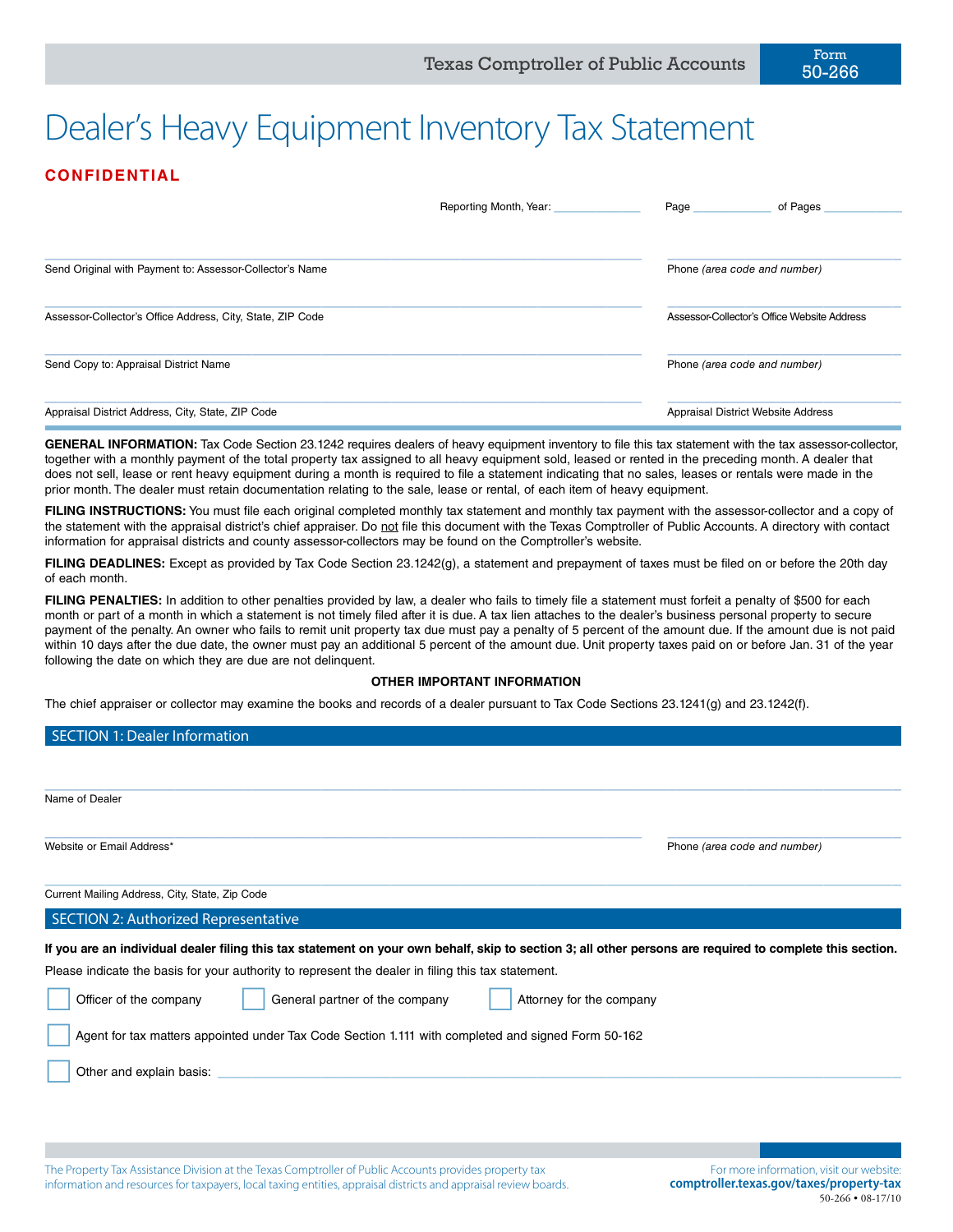#### SECTION 2: Authorized Representative (continued)

Provide the following information for the individual with the legal authority to act for the dealer in this matter.

| Name of Authorized Representative           | Title of Authorized Representative |  |
|---------------------------------------------|------------------------------------|--|
|                                             |                                    |  |
| Primary Phone Number (area code and number) | Email Address*                     |  |

 $\_$  , and the state of the state of the state of the state of the state of the state of the state of the state of the state of the state of the state of the state of the state of the state of the state of the state of the

Mailing Address, City, State, Zip Code

SECTION 3: Business Information

Provide the business name and the physical address of the business location of the inventory. Attach additional pages if necessary. If your appraisal district account number is not available, attach a copy of your tax bill or a copy of appraisal district or tax office correspondence concerning this account.

 $\_$  , and the state of the state of the state of the state of the state of the state of the state of the state of the state of the state of the state of the state of the state of the state of the state of the state of the

 $\_$  , and the set of the set of the set of the set of the set of the set of the set of the set of the set of the set of the set of the set of the set of the set of the set of the set of the set of the set of the set of th

 $\_$  , and the set of the set of the set of the set of the set of the set of the set of the set of the set of the set of the set of the set of the set of the set of the set of the set of the set of the set of the set of th

Name of Business

Physical Address of Business *(number, street, city, state, Zip code +4)*

Date Business Opened *(if not in business Jan. 1 of this year)* Appraisal District Account Number

SECTION 4: Heavy Equipment Inventory Information

Provide the following information about the sale, lease or rental of each item of heavy equipment during the reporting month. Continue on additional pages if necessary. In lieu of filling out the information in this section, you may attach separate documentation setting forth the information required. All such information must be separately identified in a manner that conforms to the column headers used in the table on page 3.

**Type of Sale, Lease or Rental:** Provide one of the following codes for each sale, lease or rental reported.

- **HE Net heavy equipment inventory** sales, leases and rentals of heavy equipment less fleet transactions, dealer sales and subsequent sales. Heavy equipment means self-propelled, self-powered or pull-type equipment, including farm equipment or a diesel engine, which weighs at least 1,500 pounds and is intended to be used for agricultural, construction, industrial, maritime, mining or forestry uses. The term does not include a motor vehicle that is required to be titled under Transportation Code Chapter 501 or registered under Transportation Code Chapter 502.
- **FL fleet transactions** The sale of five or more items of heavy equipment from your inventory to the same buyer within one calendar year.
- **DL dealer sales** sales of heavy equipment to dealers.
- **SS subsequent sales** dealer-financed sales of heavy equipment that, at the time of sale, have dealer financing from your inventory in this same calendar year. The term does not include a rental or lease with an unexercised purchase option or without a purchase option.

**Sales Price, and Lease or Rental Amount:** Sales price is the total amount of money paid or to be paid to a dealer for the purchase of an item of heavy equipment; or for a lease or rental, the total amount of the lease or rental payments received for an item.

**Unit Property Tax:** To compute for sales, multiply the sales price by the unit property tax factor. For a lease or rental transaction, multiply the monthly lease or rental payment received by the unit property tax factor. For fleet transactions, dealer sales and subsequent sales that are not included in the net heavy equipment inventory, the unit property tax is \$-0-. If no unit property tax is assigned, provide the reason. Provide the total unit property tax for this month that will be submitted with the statement to the assessor-collector.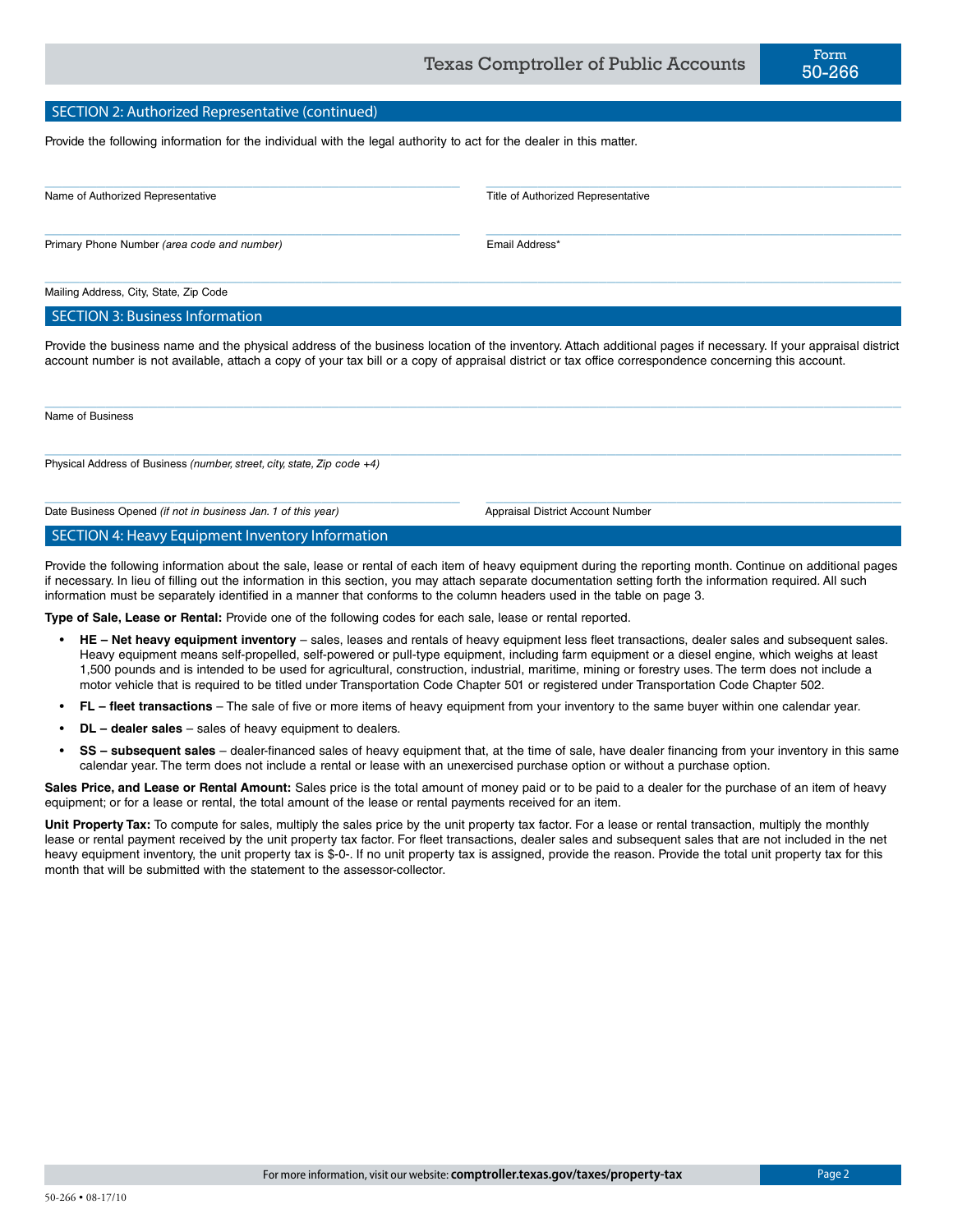## SECTION 4: Inventory Information (continued)

|                                         |                  | Description of Heavy Equipment Sold, Leased or Rented |                                               |                                         | <b>Sale Price,</b>               |                             |
|-----------------------------------------|------------------|-------------------------------------------------------|-----------------------------------------------|-----------------------------------------|----------------------------------|-----------------------------|
| Date of Sale,<br><b>Lease or Rental</b> | <b>Item Name</b> | Identification/<br><b>Serial Number</b>               | Name of Purchaser,<br><b>Lessee or Renter</b> | <b>Type of Sale,</b><br>Lease or Rental | Lease or<br><b>Rental Amount</b> | Unit<br><b>Property Tax</b> |
|                                         |                  |                                                       |                                               |                                         |                                  |                             |
|                                         |                  |                                                       |                                               |                                         |                                  |                             |
|                                         |                  |                                                       |                                               |                                         |                                  |                             |
|                                         |                  |                                                       |                                               |                                         |                                  |                             |
|                                         |                  |                                                       |                                               |                                         |                                  |                             |
|                                         |                  |                                                       |                                               |                                         |                                  |                             |
|                                         |                  |                                                       |                                               |                                         |                                  |                             |
|                                         |                  |                                                       |                                               |                                         |                                  |                             |
|                                         |                  |                                                       |                                               |                                         |                                  |                             |
|                                         |                  |                                                       |                                               |                                         |                                  |                             |
|                                         |                  |                                                       |                                               |                                         |                                  |                             |
|                                         |                  |                                                       |                                               |                                         |                                  |                             |
|                                         |                  |                                                       |                                               |                                         |                                  |                             |
|                                         |                  |                                                       |                                               |                                         |                                  |                             |
|                                         |                  |                                                       |                                               |                                         |                                  |                             |
|                                         |                  |                                                       |                                               |                                         |                                  |                             |
|                                         |                  |                                                       |                                               |                                         |                                  |                             |
|                                         |                  |                                                       |                                               |                                         |                                  |                             |
|                                         |                  |                                                       |                                               |                                         |                                  |                             |
|                                         |                  |                                                       |                                               |                                         |                                  |                             |
|                                         |                  |                                                       |                                               |                                         |                                  |                             |
|                                         |                  |                                                       |                                               |                                         |                                  |                             |
|                                         |                  |                                                       |                                               |                                         |                                  |                             |
|                                         |                  |                                                       |                                               |                                         | Total for this page only         |                             |

Total unit property tax this month

Unit Property Tax Factor Used\*\*

\_\_\_\_\_\_\_\_\_\_\_\_\_\_\_\_\_\_\_\_\_\_\_\_\_\_\_\_\_\_\_\_\_\_\_\_

\*\* Contact either the county tax assessor-collector or county appraisal district for the current unit property tax factor. The unit property tax factor is calculated by dividing the aggregate tax rate by 12. If the aggregate tax rate is expressed in dollars per \$100 of valuation, divide by \$100 and then divide by 12. It represents one-twelfth of the preceding year's aggregate tax rate at the location where the heavy equipment inventory is located on Jan. 1 of the current year.